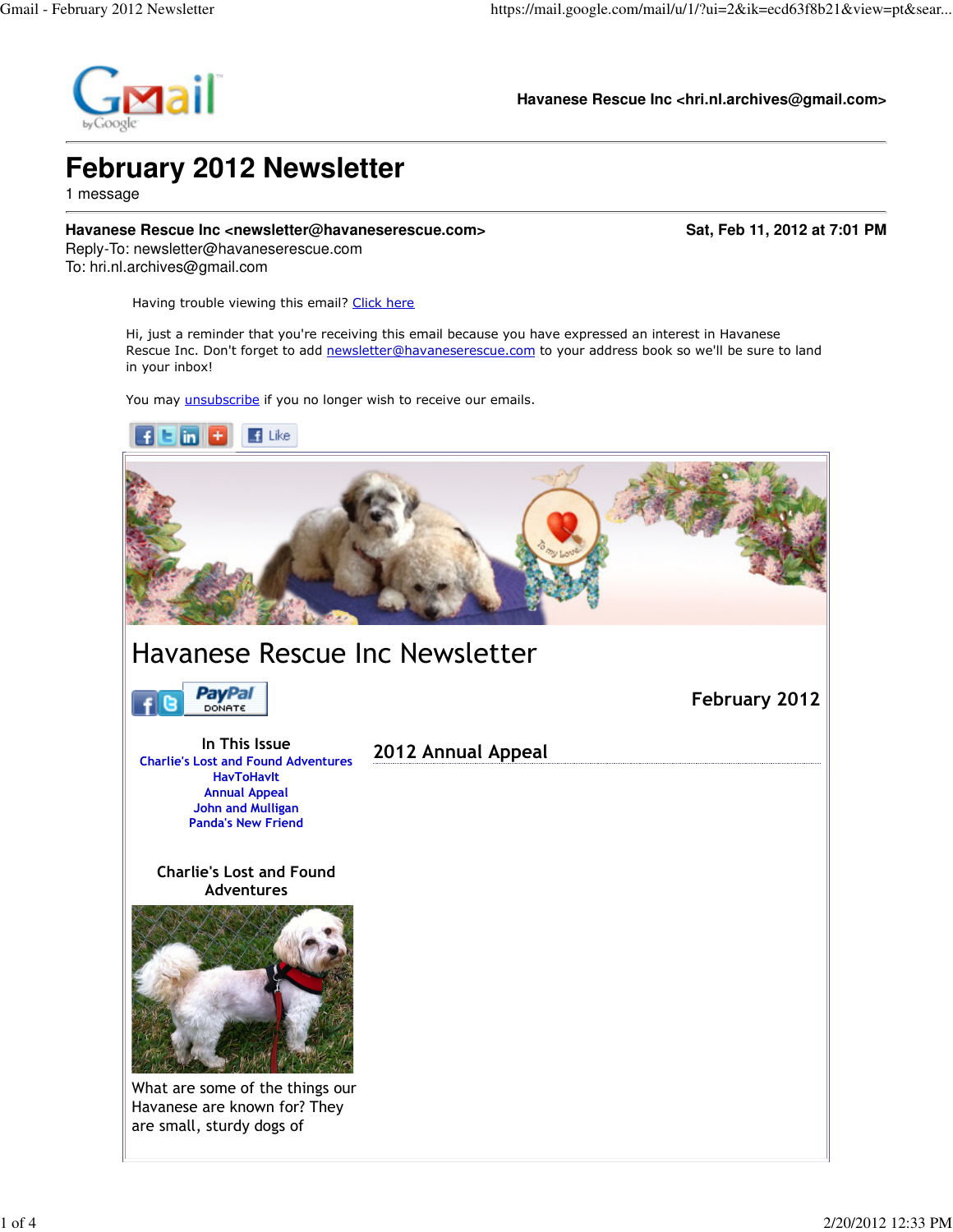immense charm, friendly, intelligent, playful, and they are Velcro companions.

Now throw that Havanese gene called Run Like Heck in with a newly placed and former puppy mill dog named Charlie and you have something called Escape.

Charlie spent his first five and a half years caged in a puppy mill in the Midwest, and when the puppy miller went out of business, Charlie was sent to auction. No one bid on him and he would have been euthanized or sent to a research facility if another rescue organization hadn't stepped up to pay \$25 for him.

Thanks to the rescue group, Charlie made his way from Nebraska to Kansas, and finally to Florida where Havanese Rescue happily accepted him. Charlie was loved and well cared for in his foster home, had another Havanese to learn from, mastered Housetraining 101, was thoroughly vetted and had a dental cleaning.

A family of his own was eventually found for Charlie, in fact Charlie gave them his own "paw" of approval when they came to meet him, and the following weekend he went home with his new family.

Twenty-four hours later the dreaded call came, "Charlie has run off!" HRI volunteers from around the US assisted in the search for Charlie, posting to craigslist in the area, on local rescue lists, faxing his missing dog poster to vets, shelters, the schools and churches in the area.

Charlie's new family hung his poster all over town, on light poles, in restaurants, at the golf course and to anyone walking in the streets. They enlisted the



## John Barrett and Mulligan Work Toward Therapy Dog International Certification



John Barrett's wife, who suffers from Alzheimer's, enjoyed visits by a therapy dog which was an important reason that John was inspired to adopt his Havanese, Mulligan, from HRI. The two of them are now on a journey to help other patients enjoy the benefits provided by these special dogs.

Mulligan loves everyone he meets, making him a perfect candidate for therapy work. His only challenge is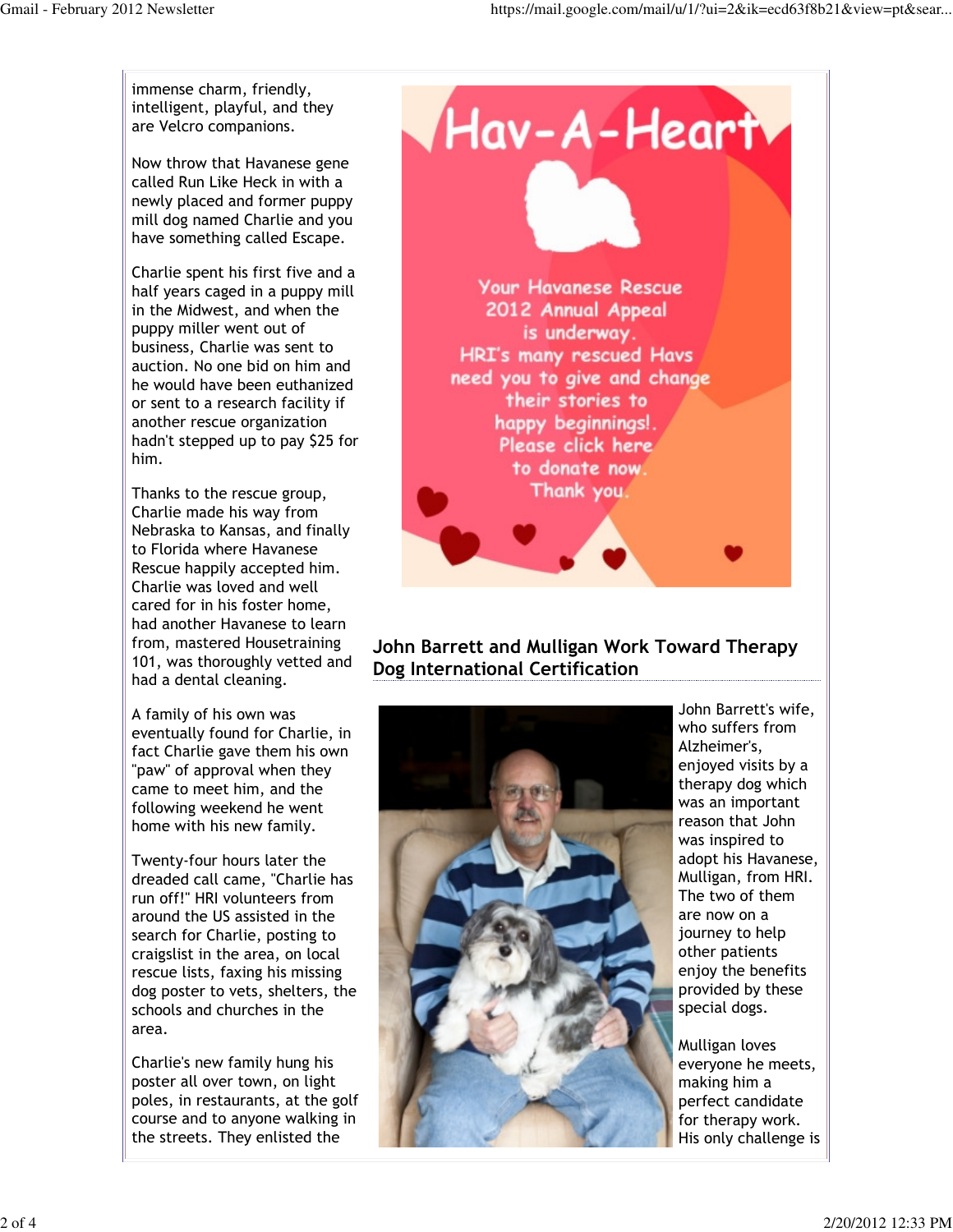help of FindToto.com to call all neighbors with an alert about Charlie. HRI volunteers mapped out reported sightings over the next week and drove hours to help in the search.

On the eighth day, a homeowner spotted Charlie in his front yard as he was leaving for work that morning. As he was driving home that afternoon he saw a poster, recognized it as the dog he'd spotted earlier and called the contact number.

HRI volunteers raced to the area and found Charlie, exhausted and hurt badly by some sort of attack. They wrapped him up and rushed him to an emergency vet clinic where he was stitched up, given fluids and meds and kept overnight for observation.

For the next week, Charlie was cared for by HRI volunteer/vet tech Jill Brecher. He went to work with her so his drains could be flushed out daily. As Charlie's adoptive family decided they really couldn't guarantee that he wouldn't escape again, he is now relearning to trust and continuing the healing process in the home of another HRI volunteer.

We all know that HRI will find him a new home that will fit his needs when he is ready once again to start the next chapter in the Life of Charlie.

being easily distracted, since he's a very curious and enthusiastic boy, but work with a professional trainer, and John's dedication to the process are helping him to focus on "his job." Now that Mulligan has mastered all the basic obedience commands, John and he are working to secure CGC (Canine Good Citizen) Certification, which is the first step for a prospective therapy dog.

HRI is very proud of John and Mulligan and we wish them great success in this worthy endeavor. Therapy dogs bring joy and comfort to many people who are struggling with various health challenges. More about the work of therapy teams and the journey of John and Mulligan can be found in the magazine OutreachNC on page 38. As a side benefit, John indicates he has lost weight and improved his cholesterol numbers due to the walking and training he's been doing with Mulligan. A win-win for everyone!

HRI sincerely thanks the staff at Outreach NC magazine for allowing us to link to their wonderful article!

## HavToHavIt

#### New from Casson Creations!



Pinks, powder blue and brown pair perfectly on this adorable doggie print cotton set. Pieced and sewn entirely by hand and ours alone. Machine washes like a charm for years and years of use. Can you say adorable?

Two standard-size cases. Quilted case size is 21" x 28" and accepts a standard -size pillow.



Callie plays with Charlie

## Panda's New Friend



Panda, rescued from a puppy mill in Tennessee, came to HRI when her rescuers realized that she needed more extensive medical care than they could provide. After a